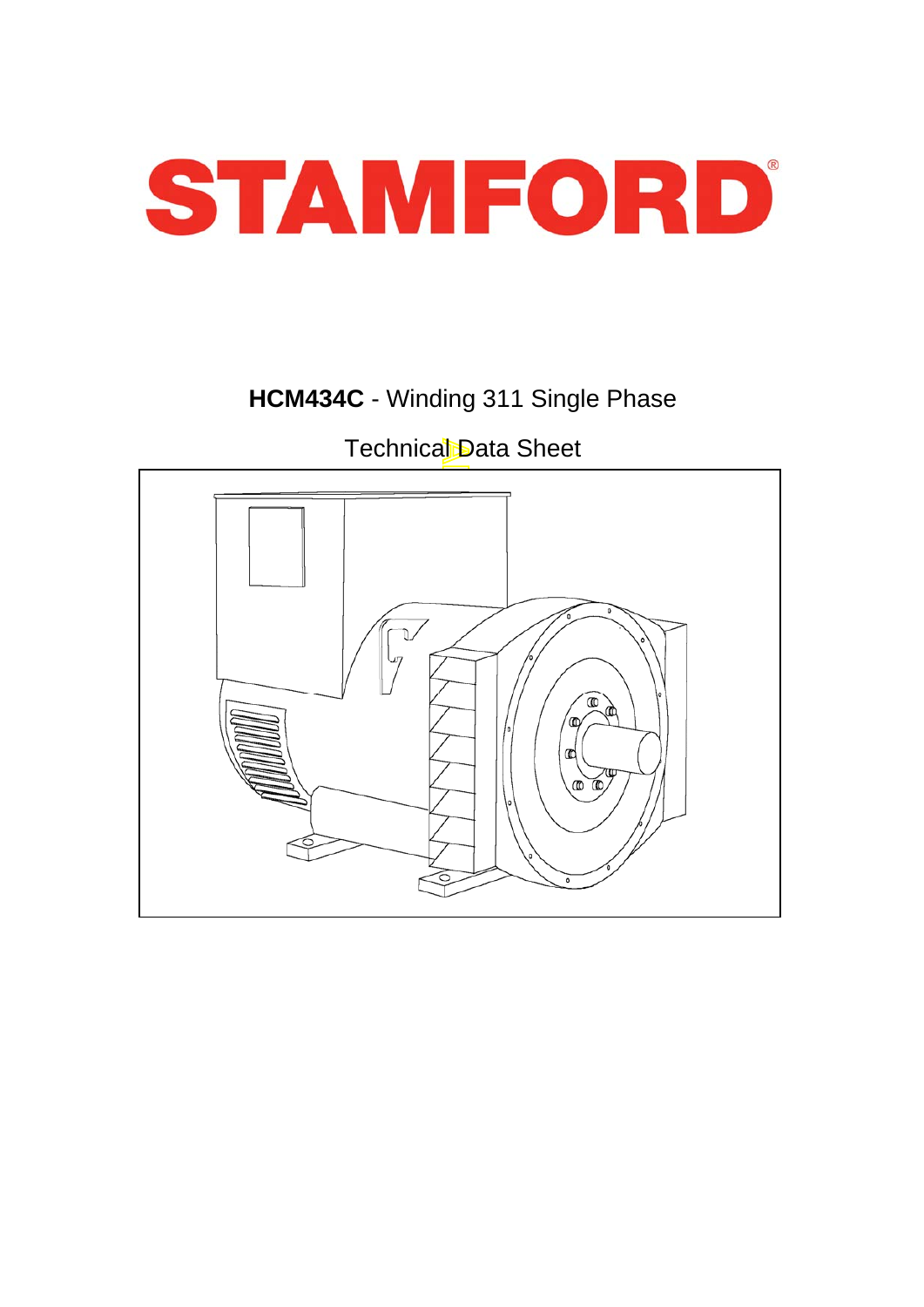

## **SPECIFICATIONS & OPTIONS**

#### **STANDARDS**

Marine generators may be certified to Lloyds, DnV, Bureau Veritas, ABS, Germanischer-Lloyd or RINA. Other standards and certifications can be considered on request.

#### **VOLTAGE REGULATORS**

### **MX341 AVR - STANDARD**

This sophisticated Automatic Voltage Regulator (AVR) is incorporated into the Stamford Permanent Magnet Generator (PMG) control system, and is standard on marine generators of this type.

The PMG provides power via the AVR to the main exciter, giving a source of constant excitation power independent of generator output. The main exciter output is then fed to the main rotor, through a full wave bridge, protected by a surge suppressor. The AVR has in-built protection against sustained overexcitation, caused by internal or external faults. This de-excites the machine after a minimum of 5 seconds.

An engine relief load acceptance feature can enable full load to be applied to the generator in a single step.

If three-phase sensing is required with the PMG system the MX321 AVR must be used.

We recommend three-phase sensing for applications with greatly unbalanced or highly non -linear loads with greatly unbalanced or highly non-linear loads.

#### **MX321 AVR**

The most sophisticated of all our AVRs combines all the features of the MX341 with, additionally, threephase rms sensing, for improved regulation and performance.

Over voltage protection is built-in and short circuit current level adjustments is an optional facility.

#### **WINDINGS & ELECTRICAL PERFORMANCE**

All generator stators are wound to 2/3 pitch. This eliminates triplen (3rd, 9th, 15th …) harmonics on the voltage waveform and is found to be the optimum design for trouble-free supply of non-linear loads. The 2/3 pitch design avoids excessive neutral currents sometimes seen with higher winding pitches, when in parallel with the mains. A fully connected damper winding reduces oscillations during paralleling. This winding, with the 2/3 pitch and carefully selected pole and tooth designs, ensures very low waveform distortion.

### **TERMINALS & TERMINAL BOX**

Standard generators are 3-phase reconnectable with 12 ends brought out to the terminals, which are mounted on a cover at the non-drive end of the generator. A sheet steel terminal box contains the AVR and provides ample space for the customers' wiring and gland arrangements. It has removable panels for easy access.

#### **SHAFT & KEYS**

All generator rotors are dynamically balanced to better than BS6861:Part 1 Grade 2.5 for minimum vibration in operation. Two bearing generators are balanced with a half key.

### **INSULATION/IMPREGNATION**

The insulation system is class 'H'.

All wound components are impregnated with materials and processes designed specifically to provide the high build required for static windings and the high mechanical strength required for rotating components.

### **QUALITY ASSURANCE**

Generators are manufactured using production procedures having a quality assurance level to BS <mark>Ë</mark>N ISO 9001.

APPROVED DOCUMENT The stated voltage regulation may not be maintained in the presence of certain radio transmitted signals. Any change in performance will fall within the limits of Criteria 'B' of EN 61000-6-2:2001. At no time will the steady-state voltage regulation exceed 2%.

### **DE RATES**

All values tabulated on page 8 are subject to the following reductions

5% when air inlet filters are fitted.

3% for every 500 metres by which the operating altitude exceeds 1000 metres above mean sea level. 3% for every 5 C by which the operational ambient temperature exceeds 40 C.

Note: Requirement for operating in an ambient exceeding 60 C must be referred to the factory.

*NB Continuous development of our products entitles us to change specification details without notice, therefore they must not be regarded as binding.*

*Front cover drawing typical of product range.*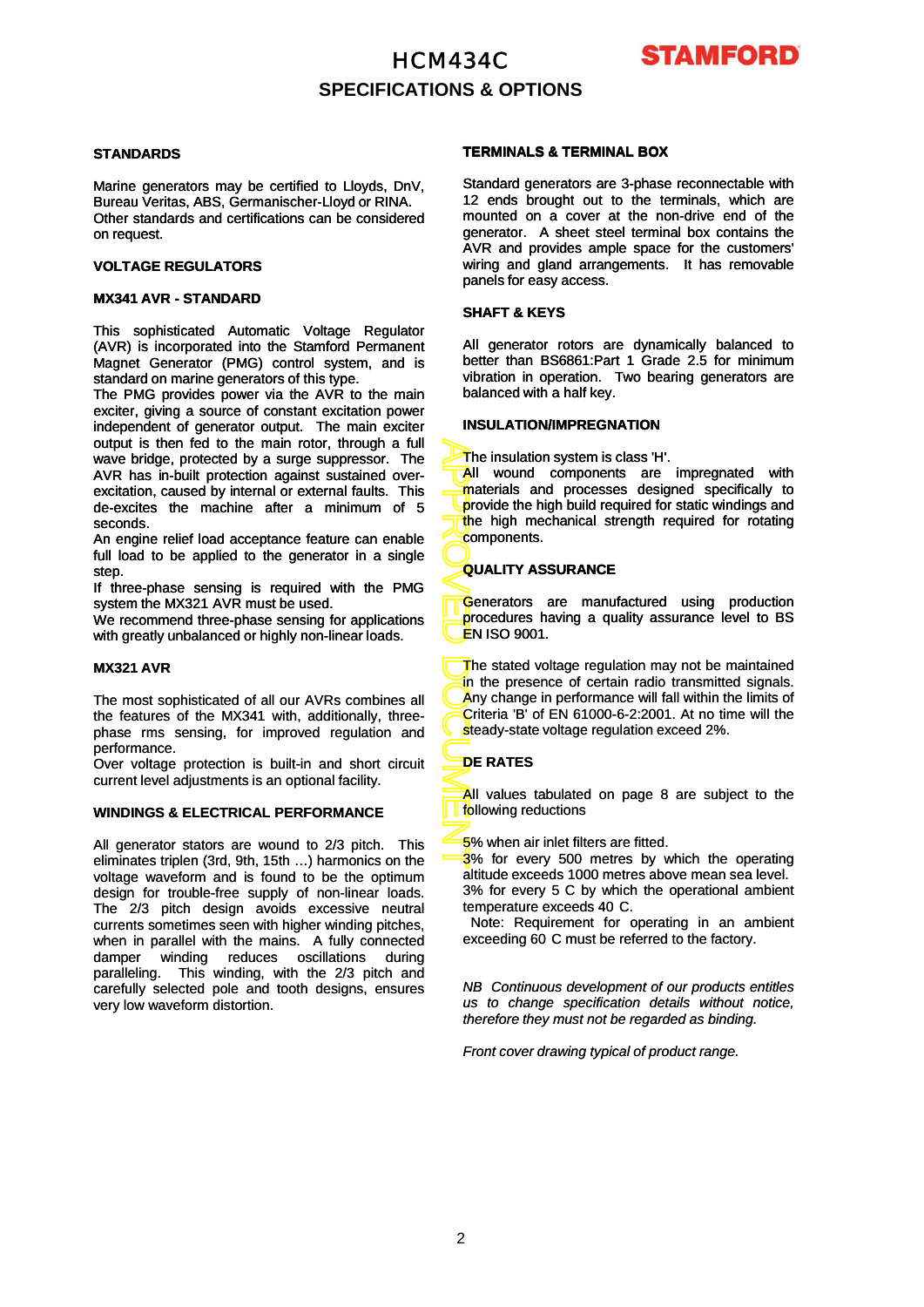

# **WINDING 311 Single Phase**

| <b>CONTROL SYSTEM</b>                                 | SEPARATELY EXCITED BY P.M.G.                              |                                                                                      |                                                  |                                                     |                                   |         |  |  |  |  |
|-------------------------------------------------------|-----------------------------------------------------------|--------------------------------------------------------------------------------------|--------------------------------------------------|-----------------------------------------------------|-----------------------------------|---------|--|--|--|--|
| A.V.R.                                                | MX321                                                     | MX341                                                                                |                                                  |                                                     |                                   |         |  |  |  |  |
| <b>VOLTAGE REGULATION</b>                             | ± 0.5 %                                                   | ± 1.0 %                                                                              |                                                  | With 4% ENGINE GOVERNING                            |                                   |         |  |  |  |  |
| <b>SUSTAINED SHORT CIRCUIT</b>                        |                                                           |                                                                                      | REFER TO SHORT CIRCUIT DECREMENT CURVES (page 7) |                                                     |                                   |         |  |  |  |  |
| <b>INSULATION SYSTEM</b>                              |                                                           |                                                                                      |                                                  | <b>CLASS H</b>                                      |                                   |         |  |  |  |  |
| <b>PROTECTION</b>                                     |                                                           |                                                                                      |                                                  | IP <sub>23</sub>                                    |                                   |         |  |  |  |  |
| RATED POWER FACTOR                                    |                                                           |                                                                                      |                                                  | 0.8                                                 |                                   |         |  |  |  |  |
| <b>STATOR WINDING</b>                                 |                                                           |                                                                                      |                                                  | DOUBLE LAYER LAP                                    |                                   |         |  |  |  |  |
| <b>WINDING PITCH</b>                                  |                                                           |                                                                                      |                                                  | <b>TWO THIRDS</b>                                   |                                   |         |  |  |  |  |
| <b>WINDING LEADS</b>                                  |                                                           |                                                                                      |                                                  | 12                                                  |                                   |         |  |  |  |  |
| STATOR WDG. RESISTANCE                                | 0.011 Ohms AT 22°C DOUBLE DELTA CONNECTED                 |                                                                                      |                                                  |                                                     |                                   |         |  |  |  |  |
| ROTOR WDG. RESISTANCE                                 |                                                           |                                                                                      | $0.92$ Ohms at 22 $\degree$ C                    |                                                     |                                   |         |  |  |  |  |
| <b>EXCITER STATOR RESISTANCE</b>                      |                                                           |                                                                                      | 18 Ohms at 22°C                                  |                                                     |                                   |         |  |  |  |  |
| <b>EXCITER ROTOR RESISTANCE</b>                       |                                                           |                                                                                      |                                                  | 0.068 Ohms PER PHASE AT 22°C                        |                                   |         |  |  |  |  |
| R.F.I. SUPPRESSION                                    |                                                           | BS EN 61000-6-2 & BS EN 61000-6-4, VDE 0875G, VDE 0875N. refer to factory for others |                                                  |                                                     |                                   |         |  |  |  |  |
| <b>WAVEFORM DISTORTION</b>                            | NO LOAD < 1.5% NON-DISTORTING BALANCED LINEAR LOAD < 5.0% |                                                                                      |                                                  |                                                     |                                   |         |  |  |  |  |
| <b>MAXIMUM OVERSPEED</b>                              | 2250 Rev/Min                                              |                                                                                      |                                                  |                                                     |                                   |         |  |  |  |  |
| <b>BEARING DRIVE END</b>                              | BALL. 6317 (ISO)                                          |                                                                                      |                                                  |                                                     |                                   |         |  |  |  |  |
| BEARING NON-DRIVE END                                 |                                                           |                                                                                      |                                                  |                                                     |                                   |         |  |  |  |  |
|                                                       | BALL. 6314 (ISO)<br>1 BEARING<br>2 BEARING                |                                                                                      |                                                  |                                                     |                                   |         |  |  |  |  |
| <b>WEIGHT COMP. GENERATOR</b>                         | 850 kg<br>885 kg                                          |                                                                                      |                                                  |                                                     |                                   |         |  |  |  |  |
| <b>WEIGHT WOUND STATOR</b>                            | 370 kg<br>370 kg                                          |                                                                                      |                                                  |                                                     |                                   |         |  |  |  |  |
| <b>WEIGHT WOUND ROTOR</b>                             | 324 kg<br>301 kg                                          |                                                                                      |                                                  |                                                     |                                   |         |  |  |  |  |
|                                                       |                                                           |                                                                                      |                                                  |                                                     | 3.3543 $kgm2$                     |         |  |  |  |  |
| WR <sup>2</sup> INERTIA                               |                                                           | 3.5531 kgm <sup>2</sup>                                                              |                                                  |                                                     |                                   |         |  |  |  |  |
| SHIPPING WEIGHTS in a crate                           |                                                           | 920 kg                                                                               |                                                  |                                                     | 945 kg                            |         |  |  |  |  |
| PACKING CRATE SIZE                                    |                                                           | $155 \times 87 \times 107$ (cm)                                                      |                                                  |                                                     | 155 x 87 x 107(cm)                |         |  |  |  |  |
|                                                       |                                                           | $50$ Hz                                                                              |                                                  |                                                     | 60 Hz                             |         |  |  |  |  |
| TELEPHONE INTERFERENCE                                |                                                           | THF<2%<br>Ξ                                                                          |                                                  |                                                     | <b>TIF&lt;50</b>                  |         |  |  |  |  |
| <b>COOLING AIR</b>                                    |                                                           | 0.8 m <sup>3</sup> /sec 1700 cfm                                                     |                                                  |                                                     | 0.99 m <sup>3</sup> /sec 2100 cfm |         |  |  |  |  |
| <b>VOLTAGE DOUBLE DELTA</b>                           | 220/110                                                   | 230/115                                                                              | 240/120                                          | 220/110                                             | 230/115                           | 240/120 |  |  |  |  |
| <b>VOLTAGE PARALLEL DELTA</b>                         | 110                                                       | 115                                                                                  | 120                                              | 110                                                 | 115                               | 120     |  |  |  |  |
| <b>KVA BASE RATING FOR REACTANCE</b><br><b>VALUES</b> | 108                                                       | 108                                                                                  | 108                                              | 118                                                 | 121                               | 124     |  |  |  |  |
| Xd DIR. AXIS SYNCHRONOUS                              | 2.03                                                      | 1.85                                                                                 | 1.70                                             | 2.74                                                | 2.57                              | 2.42    |  |  |  |  |
| X'd DIR. AXIS TRANSIENT                               | 0.13                                                      | 0.12                                                                                 | 0.11                                             | 0.18                                                | 0.17                              | 0.16    |  |  |  |  |
| X"d DIR. AXIS SUBTRANSIENT                            | 0.09                                                      | 0.08                                                                                 | 0.08                                             | 0.12                                                | 0.11                              | 0.10    |  |  |  |  |
| Xq QUAD, AXIS REACTANCE                               | 1.74                                                      | 1.59                                                                                 | 1.46                                             | 2.37                                                | 2.22                              | 2.09    |  |  |  |  |
| X"q QUAD. AXIS SUBTRANSIENT                           | 0.25                                                      | 0.23                                                                                 | 0.21                                             | 0.32                                                | 0.30                              | 0.28    |  |  |  |  |
| XL LEAKAGE REACTANCE                                  | 0.06                                                      | 0.06                                                                                 | 0.05                                             | 0.07                                                | 0.07                              | 0.06    |  |  |  |  |
| X <sub>2</sub> NEGATIVE SEQUENCE                      | 0.18                                                      | 0.16                                                                                 | 0.15                                             | 0.22                                                | 0.21                              | 0.19    |  |  |  |  |
| X <sub>0</sub> ZERO SEQUENCE                          | 0.06                                                      | 0.06                                                                                 | 0.05                                             | 0.07                                                | 0.07                              | 0.06    |  |  |  |  |
| REACTANCES ARE SATURATED                              |                                                           |                                                                                      |                                                  | VALUES ARE PER UNIT AT RATING AND VOLTAGE INDICATED |                                   |         |  |  |  |  |
| T'd TRANSIENT TIME CONST.                             |                                                           |                                                                                      |                                                  | 0.08 s                                              |                                   |         |  |  |  |  |
| T"d SUB-TRANSTIME CONST.                              |                                                           |                                                                                      |                                                  | 0.019 s                                             |                                   |         |  |  |  |  |
| T'do O.C. FIELD TIME CONST.                           |                                                           |                                                                                      |                                                  | 1.7 <sub>s</sub>                                    |                                   |         |  |  |  |  |
| Ta ARMATURE TIME CONST.                               |                                                           |                                                                                      |                                                  | 0.018 s                                             |                                   |         |  |  |  |  |
| <b>SHORT CIRCUIT RATIO</b>                            | 1/Xd                                                      |                                                                                      |                                                  |                                                     |                                   |         |  |  |  |  |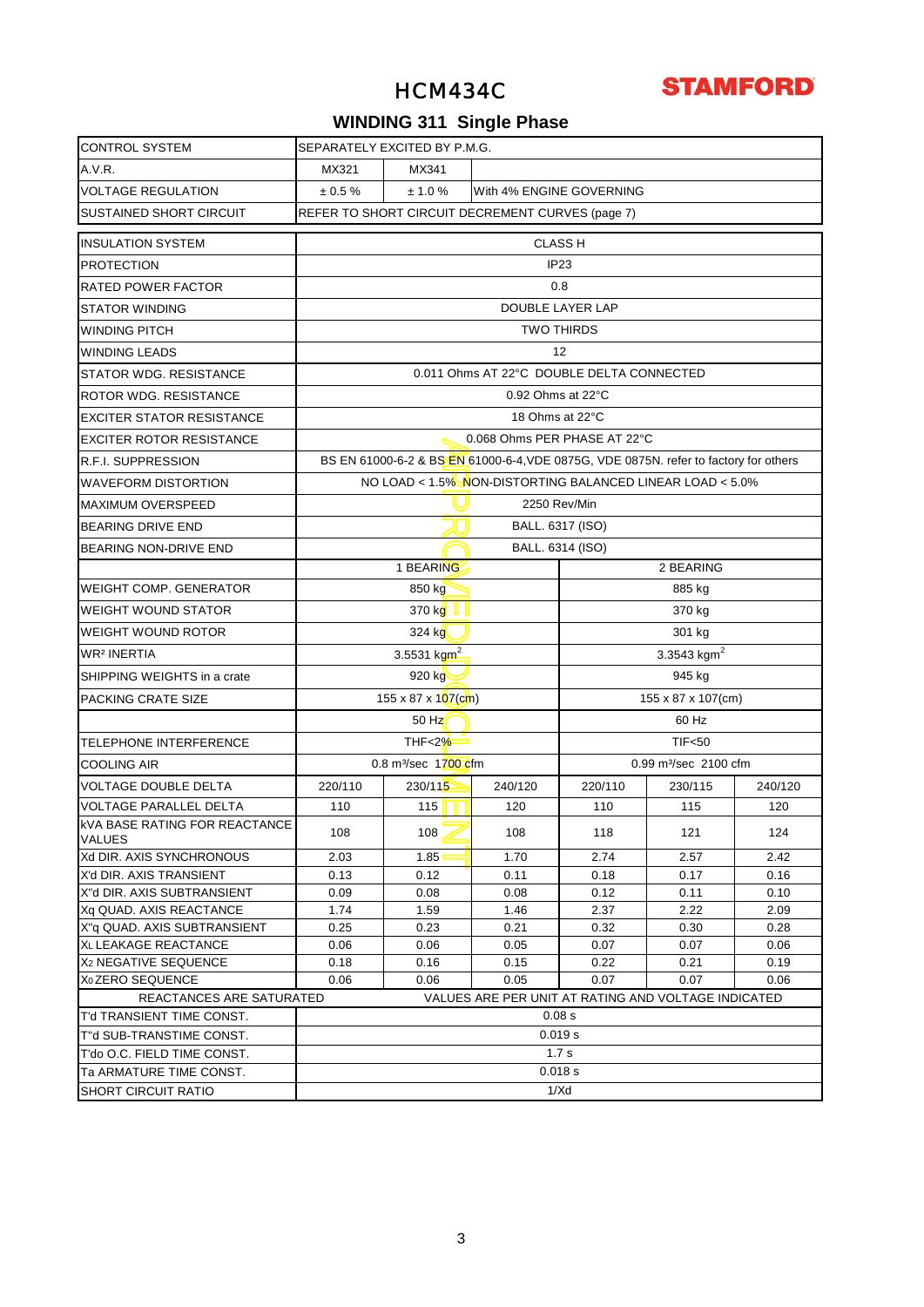

## HCM434C **Winding 311 Single Phase**

50

Hz

## **SINGLE PHASE EFFICIENCY CURVES**





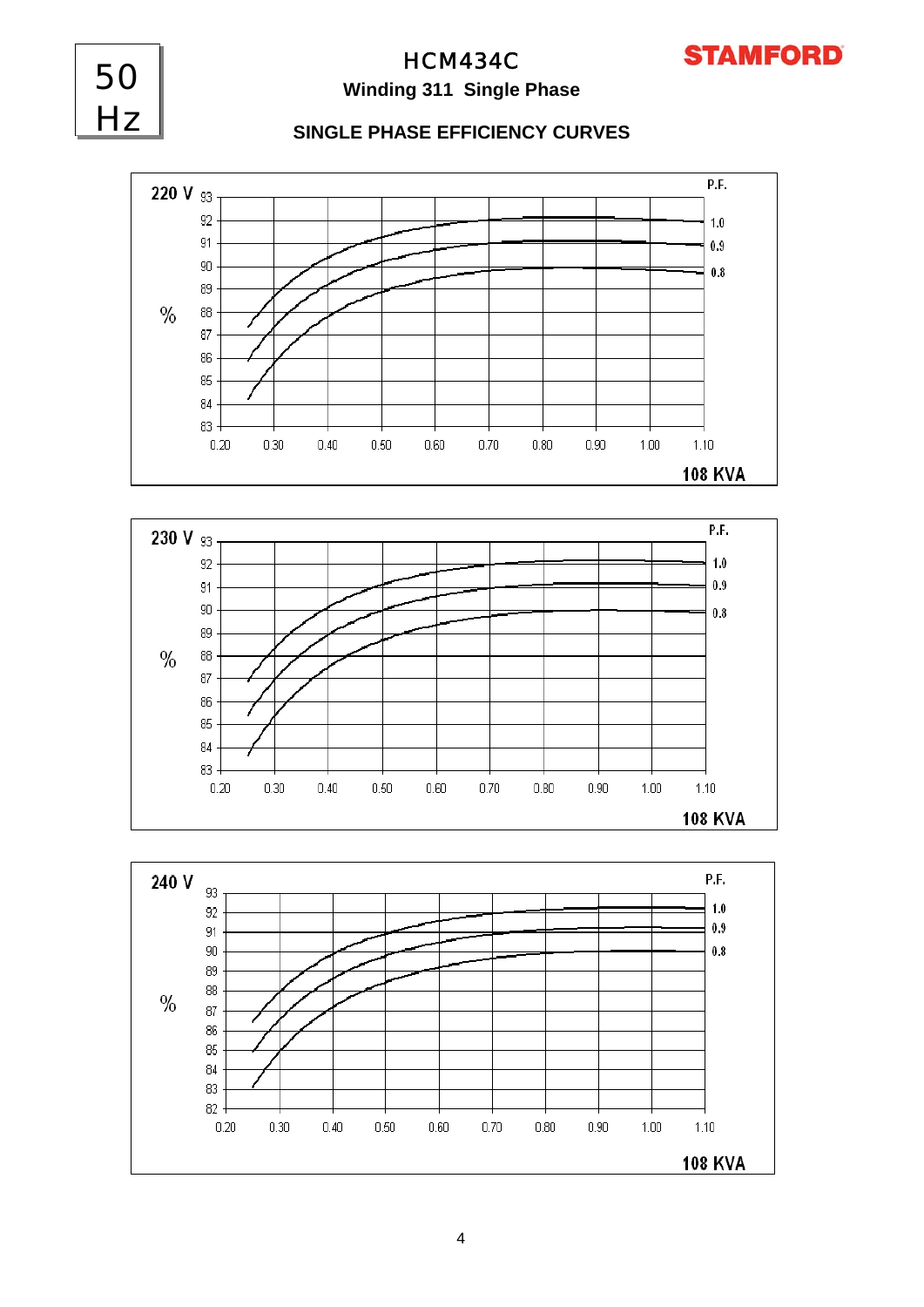

## **Winding 311 Single Phase**

60

Hz

HCM434C

## **SINGLE PHASE EFFICIENCY CURVES**





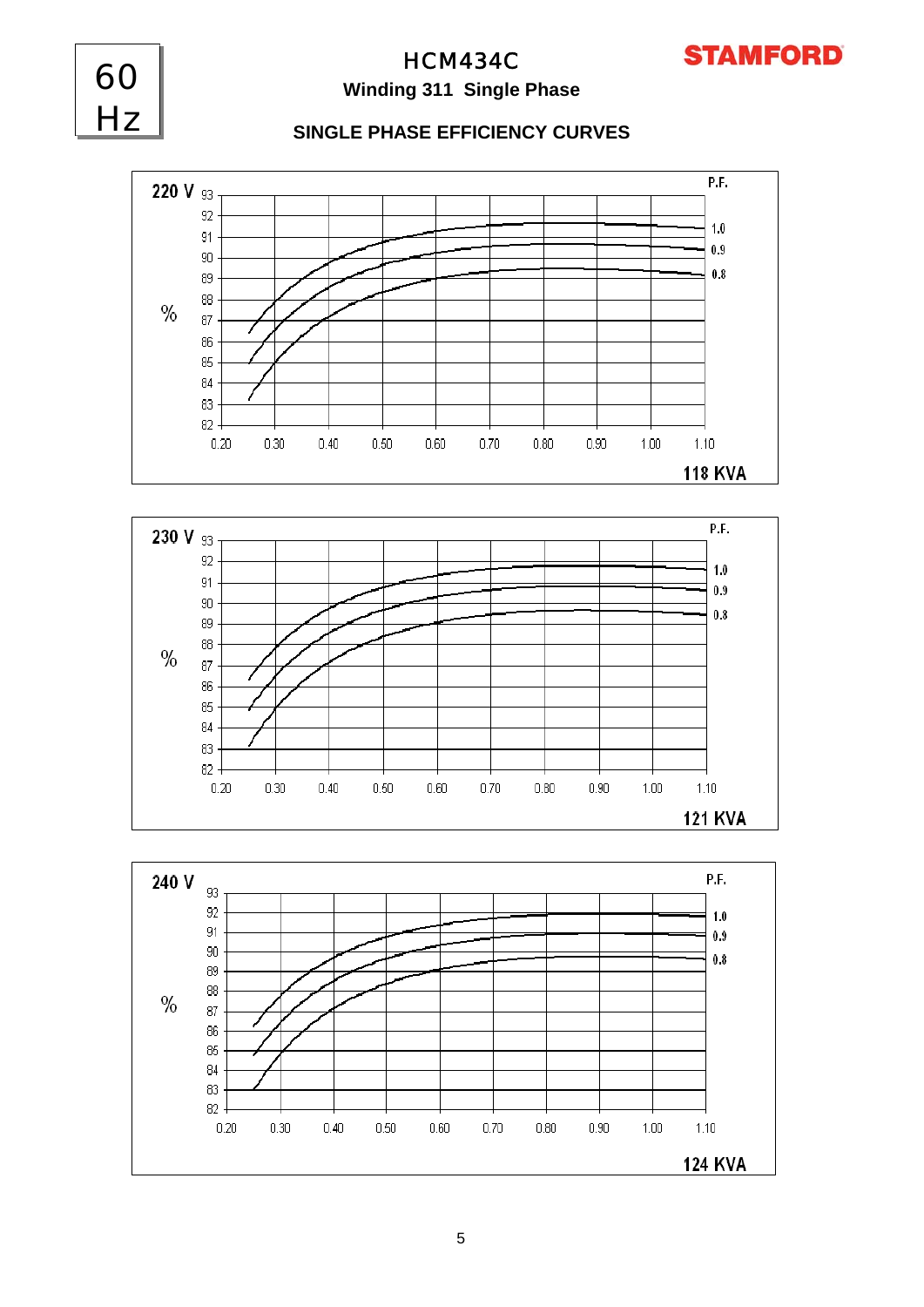

## **Winding 311 Single Phase**

## **Locked Rotor Motor Starting Curve**

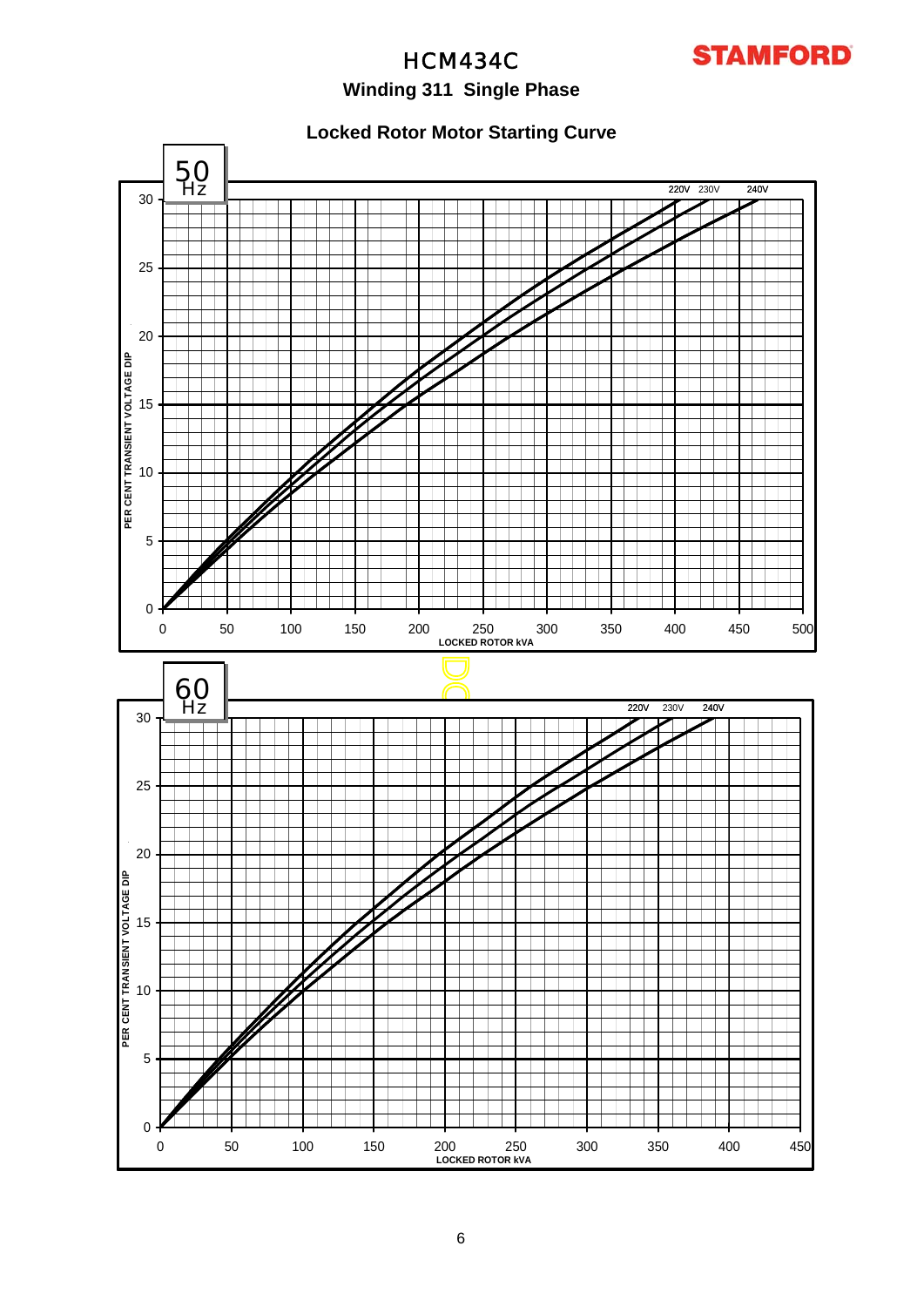# **STAMFORD**

## HCM434C

**Winding 311 Single Phase Single Phase Short Circuit Decrement Curve. No-load Excitation at Rated Speed Based on Double Delta connection.**



Sustained Short Circuit = 2365 Amps

## **Note**

The following multiplication factors should be used to adjust the values from curve between time 0.001 seconds and the minimum current point in respect of nominal operating voltage :

| Voltage | Factor   |
|---------|----------|
| 220V    | $X$ 1.00 |
| 230V    | $X$ 1.05 |
| 240V    | X 1 09   |

The sustained current value is constant irrespective of voltage level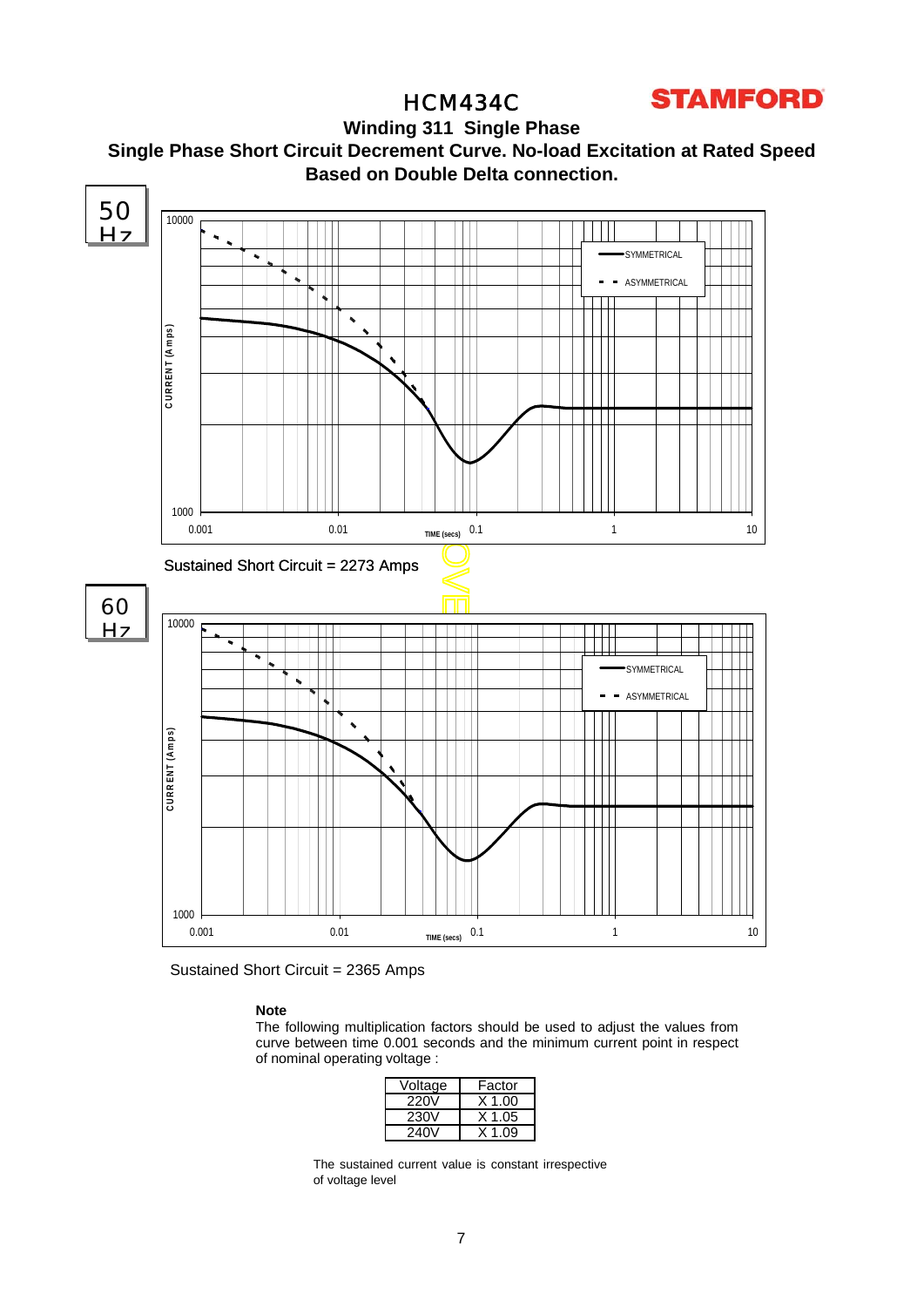

# **Winding 311 Single Phase**

# **RATINGS**

# **50**Hz

| Class - Temp Rise  | Cont. $E - 65/50^{\circ}C$ |      |      | Cont. B - 70/50°C |      |      | Cont. F - 90/50°C |                   |      | Cont. H - $110/50^{\circ}$ C |      |      |  |
|--------------------|----------------------------|------|------|-------------------|------|------|-------------------|-------------------|------|------------------------------|------|------|--|
|                    | 0.8 <sub>pf</sub>          |      |      | 0.8 <sub>pf</sub> |      |      |                   | 0.8 <sub>pf</sub> |      | 0.8 <sub>pf</sub>            |      |      |  |
| Double Delta (V)   | 220                        | 230  | 240  | 220               | 230  | 240  | 220               | 230               | 240  | 220                          | 230  | 240  |  |
| Parallel Delta (V) | 110                        | 115  | 120  | 110               | 115  | 120  | 110               | 115               | 120  | 110                          | 115  | 120  |  |
| <b>kVA</b>         | 85                         | 85   | 85   | 93                | 93   | 93   | 105               | 105               | 105  | 108                          | 108  | 108  |  |
| kW                 | 68                         | 68   | 68   | 74                | 74   | 74   | 84                | 84                | 84   | 86                           | 86   | 86   |  |
| Efficiency (%)     | 89.9                       | 89.9 | 89.9 | 89.9              | 90.0 | 90.0 | 89.9              | 90.0              | 90.0 | 89.8                         | 90.0 | 90.1 |  |
| kW Input           | 76                         | 76   | 76   | 82                | 82   | 82   | 93                | 93                | 93   | 96                           | 96   | 95   |  |

| Cont. E - 65/50°C<br>Class - Temp Rise |      |                   | Cont. B - 70/50°C |                       |      | Cont. F - 90/50°C | Cont. H - 110/50°C |                    |                   |                   |      |
|----------------------------------------|------|-------------------|-------------------|-----------------------|------|-------------------|--------------------|--------------------|-------------------|-------------------|------|
|                                        |      | 1.0 <sub>pf</sub> |                   | 1.0 <sub>pf</sub>     |      |                   | 1.0 <sub>pf</sub>  |                    |                   | 1.0 <sub>pf</sub> |      |
| Double Delta (V)                       | 220  | 230               | 240               | 220<br>230            | 240  | 220               | 230                | 240                | 220               | 230               | 240  |
| Parallel Delta (V)                     | 110  | 115               | 120               | 110<br>115            | 120  | 110               | 115                | 120                | 110               | 115               | 120  |
| kVA                                    | 85   | 85                | 85                | 93<br>93              | 93   | 105               | 105                | 105                | 108               | 108               | 108  |
| kW                                     | 85   | 85                | 85                | 93 <sub>0</sub><br>93 | 93   | 105               | 105                | 105                | 108               | 108               | 108  |
| Efficiency (%)                         | 92.1 | 92.1              | 92.1              | 92.2<br>92.1          | 92.2 | 92.1              | 92.2               | 92.2               | 92.0              | 92.2              | 92.2 |
| kW Input                               | 92   | 92                | 92                | 101<br><b>4</b> 01    | 101  | 114               | 114                | 114                | 117               | 117               | 117  |
|                                        |      |                   |                   |                       |      |                   |                    |                    |                   |                   |      |
|                                        |      |                   |                   |                       |      |                   |                    |                    |                   |                   |      |
| $60$ Hz                                |      |                   |                   |                       |      |                   |                    |                    |                   |                   |      |
|                                        |      | Cont. E - 65/50°C |                   | Cont. B - 70/50°C     |      | Cont. F - 90/50°C |                    | Cont. H - 110/50°C |                   |                   |      |
| Class - Temp Rise                      |      | 0.8 <sub>pf</sub> |                   | 0.8pf                 |      |                   | 0.8 <sub>pf</sub>  |                    | 0.8 <sub>pf</sub> |                   |      |
| Double Delta (V)                       | 220  | 230               | 240               | 220<br>230            | 240  | 220               | 230                | 240                | 220               | 230               | 240  |
| Parallel Delta (V)                     | 110  | 115               | 120               | 110<br>115            | 120  | 110               | 115                | 120                | 110               | 115               | 120  |
| kVA                                    | 90   | 95                | 100               | 95<br>100             | 105  | 110               | 115                | 120                | 118               | 121               | 124  |
| kW                                     | 72   | 76                | 80                | 76<br>80              | 84   | 88                | 92                 | 96                 | 94                | 97                | 99   |

# **60**Hz

|                    | Cont. $E - 65/50^{\circ}C$<br>Class - Temp Rise<br>0.8 <sub>pf</sub> |      |      | Cont. $\overline{B}$ - 70/50 $\degree$ C |      |      | Cont. F - 90/50°C |                   |      | Cont. $H - 110/50^{\circ}C$ |      |      |  |
|--------------------|----------------------------------------------------------------------|------|------|------------------------------------------|------|------|-------------------|-------------------|------|-----------------------------|------|------|--|
|                    |                                                                      |      |      | 0.8 <sub>pf</sub>                        |      |      |                   | 0.8 <sub>pf</sub> |      | 0.8 <sub>pf</sub>           |      |      |  |
| Double Delta (V)   | 220                                                                  | 230  | 240  | 220                                      | 230  | 240  | 220               | 230               | 240  | 220                         | 230  | 240  |  |
| Parallel Delta (V) | 110                                                                  | 115  | 120  | 110                                      | i115 | 120  | 110               | 115               | 120  | 110                         | 115  | 120  |  |
| kVA                | 90                                                                   | 95   | 100  | 95                                       | 100  | 105  | 110               | 115               | 120  | 118                         | 121  | 124  |  |
| kW                 | 72                                                                   | 76   | 80   | 76                                       | 80   | 84   | 88                | 92                | 96   | 94                          | 97   | 99   |  |
| Efficiency (%)     | 89.4                                                                 | 89.6 | 89.7 | 89.4                                     | 89.6 | 89.7 | 89.4              | 89.6              | 89.8 | 89.4                        | 89.6 | 89.7 |  |
| kW Input           | 81                                                                   | 85   | 89   | 85                                       | 89   | 94   | 98                | 103               | 107  | 105                         | 108  | 110  |  |

| Class - Temp Rise  | Cont. $E - 65/50^{\circ}C$ |      |      | Cont. B - 70/50°C |      |      | Cont. F - 90/50°C |                   |      | Cont. $H - 110/50^{\circ}C$ |      |      |
|--------------------|----------------------------|------|------|-------------------|------|------|-------------------|-------------------|------|-----------------------------|------|------|
|                    | 1.0 <sub>pf</sub>          |      |      | 1.0 <sub>pf</sub> |      |      |                   | 1.0 <sub>pf</sub> |      | 1.0 <sub>pf</sub>           |      |      |
| Double Delta (V)   | 220                        | 230  | 240  | 220               | 230  | 240  | 220               | 230               | 240  | 220                         | 230  | 240  |
| Parallel Delta (V) | 110                        | 115  | 120  | 110               | 115  | 120  | 110               | 115               | 120  | 110                         | 115  | 120  |
| kVA                | 90                         | 95   | 100  | 95                | 100  | 105  | 110               | 115               | 120  | 118                         | 121  | 124  |
| kW                 | 90                         | 95   | 100  | 95                | 100  | 105  | 110               | 115               | 120  | 118                         | 121  | 124  |
| Efficiency (%)     | 91.6                       | 91.7 | 91.9 | 91.6              | 91.8 | 91.9 | 91.6              | 91.8              | 91.9 | 91.5                        | 91.7 | 91.9 |
| kW Input           | 98                         | 104  | 109  | 104               | 109  | 114  | 120               | 125               | 131  | 129                         | 132  | 135  |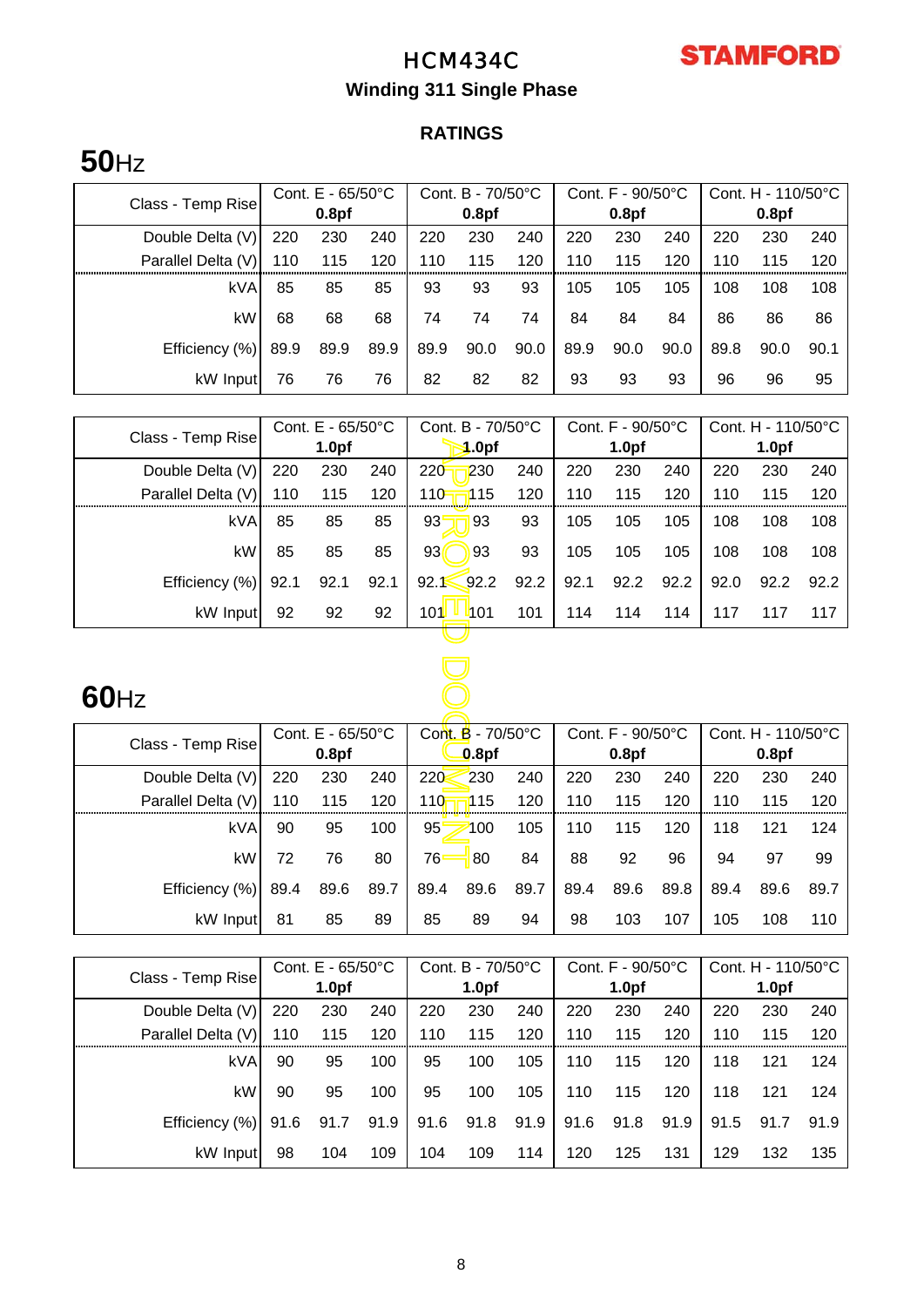



**DIMENSIONS**







 $\frac{80,030}{80,011}$